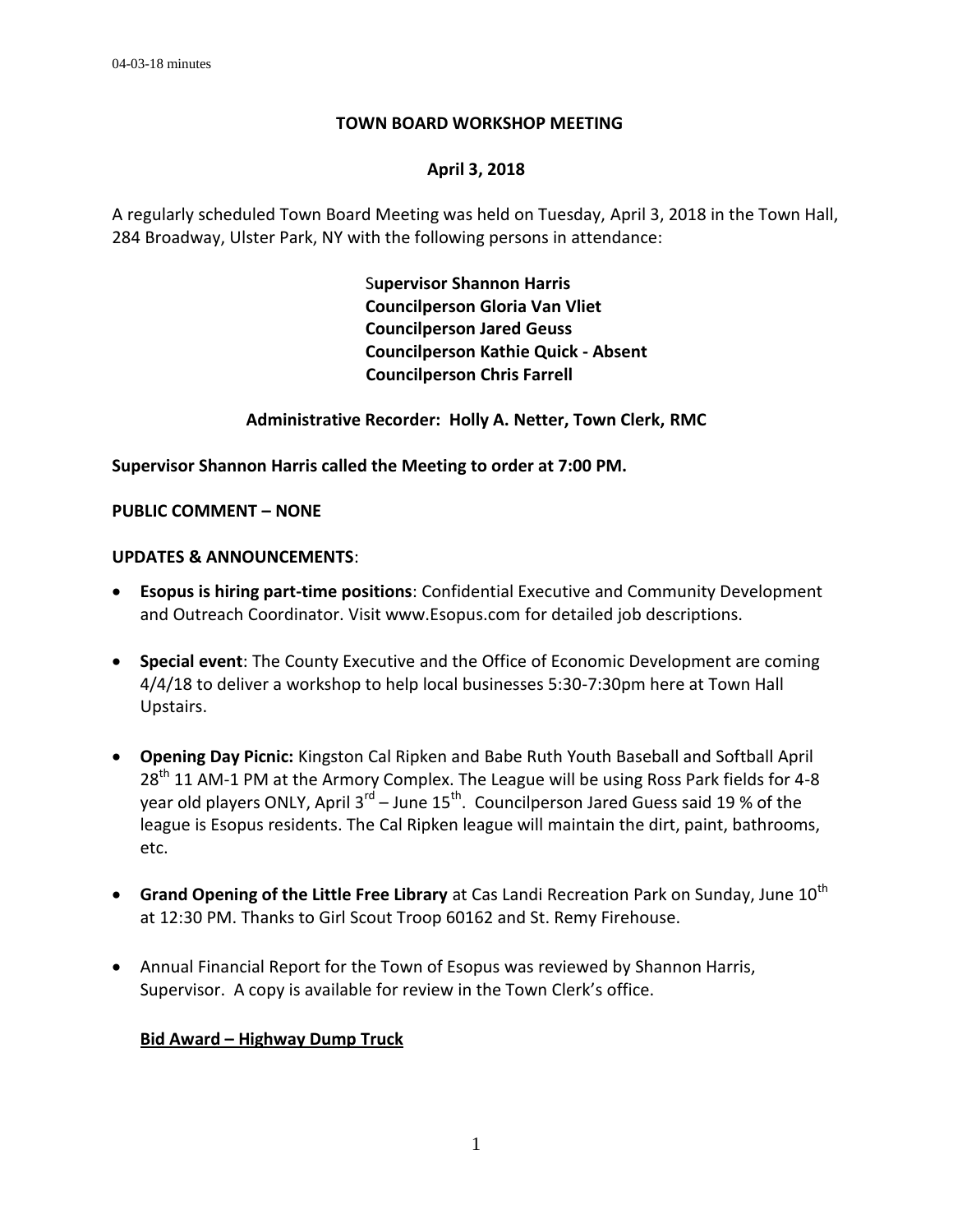The Town is hereby announcing the bid award for the 2015 Highway dump truck purchase. The Town Clerk has duly provided notice in the Freeman per public notice requirements set by law.

# **TOWN OF ESOPUS RESOLUTION AWARDING BID CONTRACT FOR HIGHWAY TRUCK**

**BE IT RESOLVED**, by the Town Board of the Town of Esopus, in the County of Ulster, State of New York the following:

**WHEREAS,** The Town of Esopus, Highway Department advertised and received bids for a NEW 2015 model tandem axle cab and chassis with a new 17'6" dump body, all as per specifications, form annexed;

**WHEREAS,** bids were received and opened at the office of the Town of Esopus, Town Clerk, on Wednesday, March 28, 2018, at 11am and closed at 11:02 am.

**WHEREAS,** the sole bid received was in the amount of \$135,920.00 from Ben Funk, Inc.

**THEREFORE, BE IT RESOLVED,** that the Town of Esopus Town Board award the bid to Ben Funk, Inc.

| <b>Resolution offered by:</b>  | <b>Councilperson Jared Geuss</b>   |
|--------------------------------|------------------------------------|
| <b>Resolution seconded by:</b> | <b>Councilperson Chris Farrell</b> |

The Board was polled:

| <b>Councilperson Gloria Van Vliet</b> | <b>AYF</b> |
|---------------------------------------|------------|
| <b>Councilperson Jared Geuss</b>      | AYE        |
| <b>Councilperson Kathie Quick</b>     | Absent     |
| <b>Councilperson Chris Farrell</b>    | <b>AYF</b> |
| <b>Supervisor Shannon Harris</b>      | <b>AYF</b> |

#### **ALL TOWN BOARD MEMBERS PRESENT VOTED IN FAVOR. MOTION CARRIED.**

#### **CPC Meetings – Jared Geuss**

Fri April 13 "Community bus tour." Tour 9:30 AM-12:30 PM / Lunch 12:30-1:30 PM / CPC meeting 1:30-3:00 PM. Town Hall Upstairs.

Wed April 25 "Focus group roundtables" at CPC meeting 4-5 PM / Dinner & conversation 5-6 PM / Focus group meetings 6-8 PM PE Fire Dept.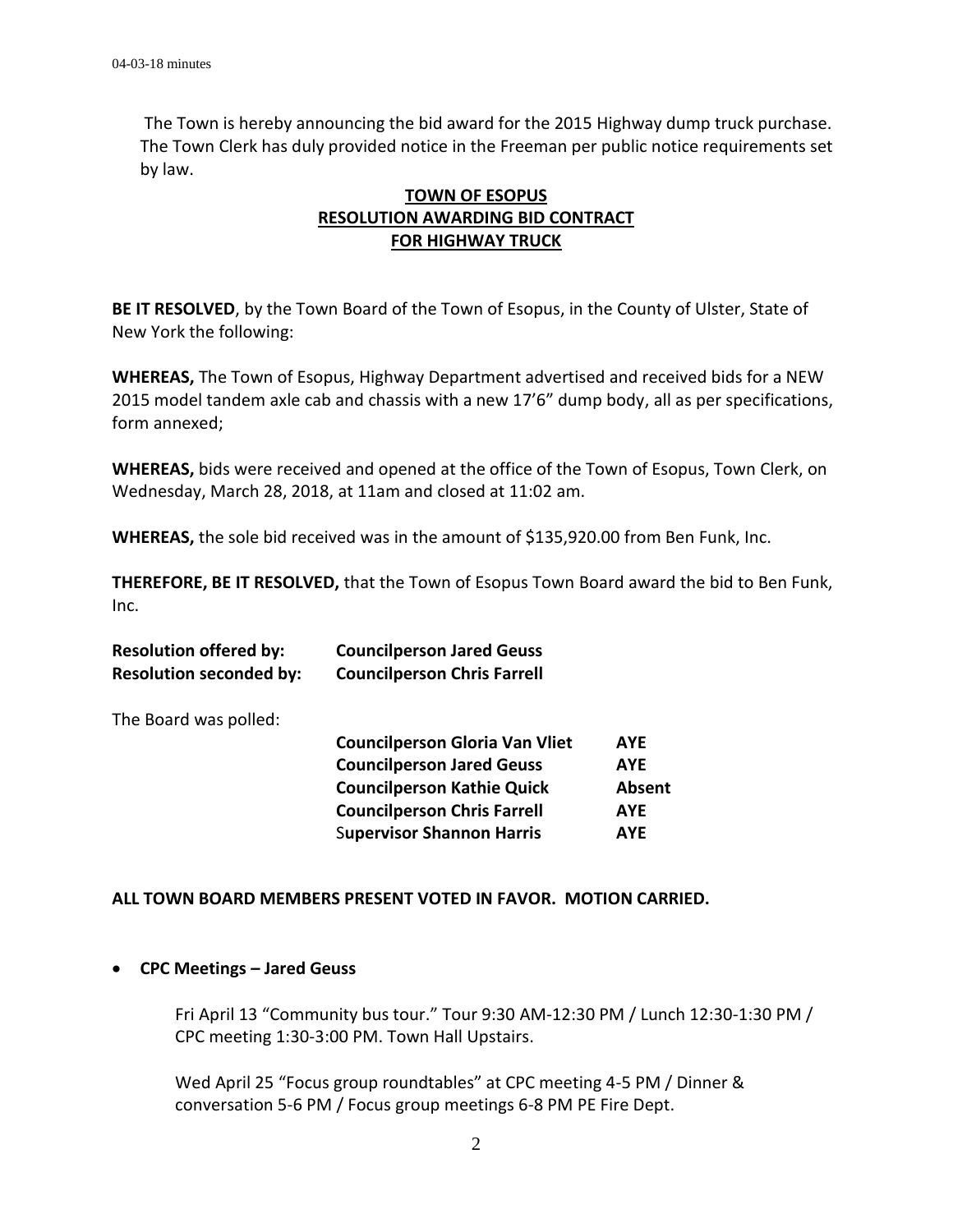**Sat May 5** Public Meeting Pt. 1 "Community feedback and visioning session open house" 9 AM-3 PM Breakfast 8-9:30 AM and Box lunch 12-1:30 PM provided. Upstairs Town Hall.

**Thu May 17** CPC meeting 5-7 PM to review feedback from public and get planner insights. Town Hall Lower Level Community Room.

**Thu May 24** Public Meeting Pt. 2 "Community charrette to identify focus areas for Esopus" 4-8 PM public charrette on redevelopment/improvement areas. Planner will create conceptual map of locations identified as priorities. Town Hall Upstairs.

**Thu June 7** Planner circulates draft plan to CPC and focus/steering group by email.

**Thu June 14** CPC meeting 5-7 PM to wrap up feedback, plan June 21 and set schedule for public approvals. Town Hall Upstairs.

**Thu June 21** Public Meeting Pt. 3 "Community reviews plan recommendations and next steps", 5-7 PM with press invited and announcement of public approval schedule. Town Hall Upstairs.

## **Building & Grounds – Dan Vedder, Director of Buildings & Grounds**

Dan had previously interviewed candidates for the seasonal positions for parks and recreation. Dan made the recommendation to hire Brendan Reilly and Ed Clark to fill those positions. They will work a 40 hour workweek and cover the parks on the weekend. The season is typically April – Halloween/Thanksgiving, depending on the weather. Dan would like them to start April 4, 2018.

# **TOWN OF ESOPUS TOWN BOARD RESOLUTION AUTHORIZING THE HIRING OF SEASONAL PARK AND RECREATION MAINTENANCE EMPLOYEES FOR 2018**

BE IT RESOLVED, by the Town Board of the Town of Esopus, in the County of Ulster, State of New York the following:

**WHEREAS**, the Town of Esopus Town Board wishes to hire Brendan Reilly and Edward Clark Jr. as seasonal Park and Recreation Maintenance employees at the rate of \$12.00 per hour,

**THEREFORE, BE IT RESOLVED**, the Town of Esopus Town Board approves the hiring of Brendan Reilly and Edward Clark as seasonal Park and Recreation Maintenance staff for \$12.00 per hour, effective April 4, 2018.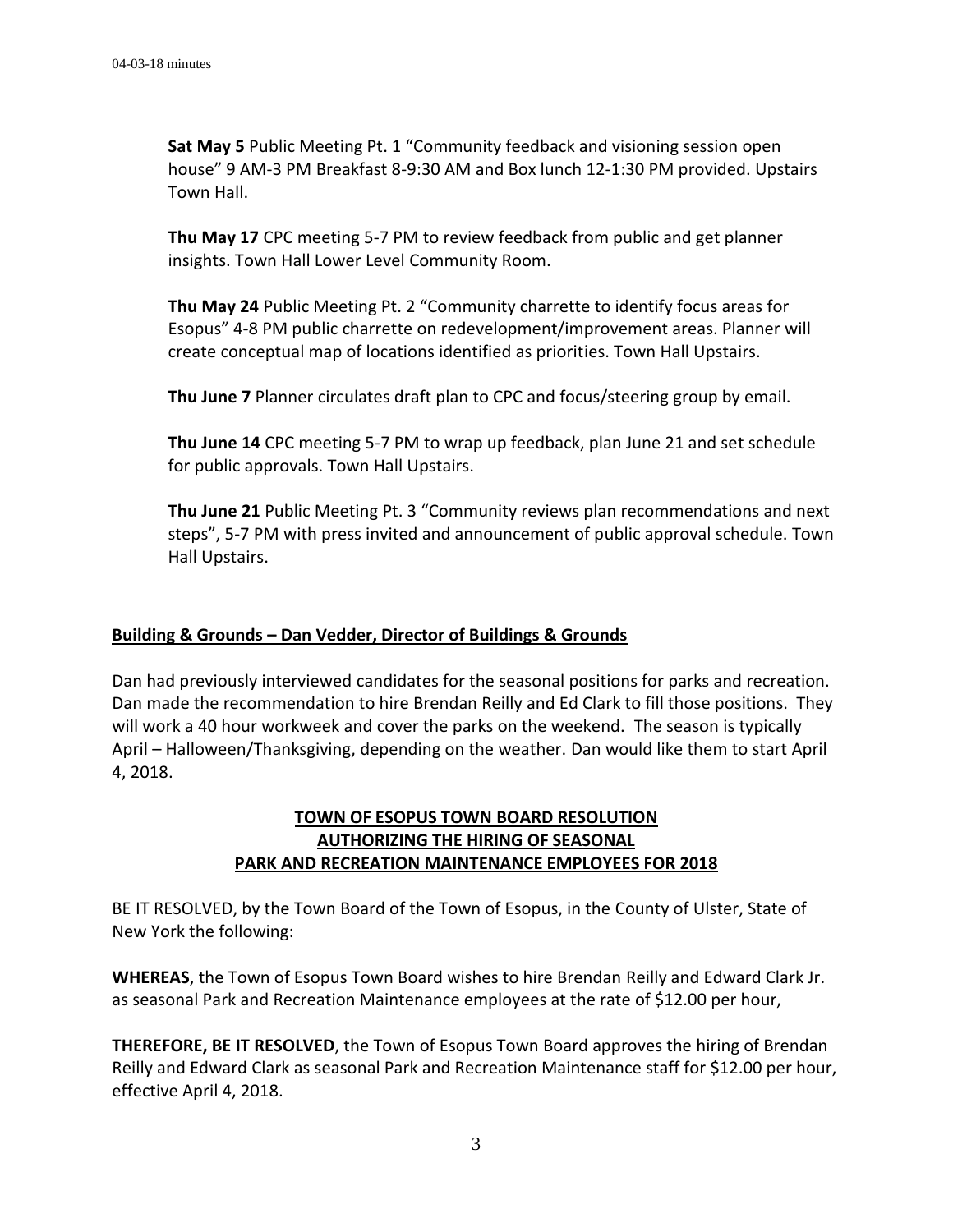| <b>Resolution offered by:</b><br><b>Resolution seconded by:</b> | <b>Councilperson Jared Geuss</b><br><b>Councilperson Chris Farrell</b> |            |
|-----------------------------------------------------------------|------------------------------------------------------------------------|------------|
| The Board was polled:                                           |                                                                        |            |
|                                                                 | <b>Councilperson Gloria Van Vliet</b>                                  | <b>AYE</b> |
|                                                                 | <b>Councilperson Jared Geuss</b>                                       | <b>AYE</b> |
|                                                                 | <b>Councilperson Kathie Quick</b>                                      | Absent     |
|                                                                 | <b>Councilperson Chris Farrell</b>                                     | <b>AYE</b> |
|                                                                 | <b>Supervisor Shannon Harris</b>                                       | AYE        |
|                                                                 |                                                                        |            |

#### **ALL TOWN BOARD MEMBERS PRESENT VOTED IN FAVOR. MOTION CARRIED.**

Dan said the parks need updating and would like to see funding in the budget to get the improvements made. Ross Park – remove ice rink and plant grass, building and bathrooms by basketball courts need to be updated. Dan would also like to replace the fencing around the tennis court and along the roadside at Cas Landi Park in St. Remy. The Board suggested he make a list prioritizing needs and develop revitalization phases for budgeting purposes. Legislator Petite said there may be grant opportunities, which will be available May – July.

#### **Transfer Station – Lenny Liberta, Contractor**

The contract with Liberta Bros. Inc. is expiring April 30, 2018. There is an option to extend the contract for 5 years. The contract will be reviewed and follow up will be made with Attorney Paul Kellar.

Lenny continues to review the charges implemented at other local transfer stations. He feels our prices are in line and no changes to the prices are needed at this time. He continues to look for ways to increase the number of patrons using the transfer station to increase revenue. Lenny would like the Board to consider selling permits to non residents although, he said prior Boards shot the idea down. The concerns at that time were; people felt it was unfair to residents, who do not use the Transfer Station, to have to supplement the operation. Recyclables cost money to haul, therefore increased fees for non residents would need to be reviewed. Laura Petit suggested they limit the recyclables to a cubic yard per week as they do in New Paltz. Many people purchase a daily pass in New Paltz. Lenny will also be canvassing the current customers to get feedback on being open on Sundays and operating Wednesday – Sunday instead of Tuesday - Saturday. He suggested implementing a fee to patrons that did not recycle. Laura Petit said New Paltz charges a \$20 contamination fee for offenders.

Lenny said in the past Andrew Bicking and the Boy Scouts came to help educate patrons on recycling. He was hoping once the weather improves he could have them participate again. The roof over the second box has been approved. This has cut down on water entering the box and increasing the hauling charges.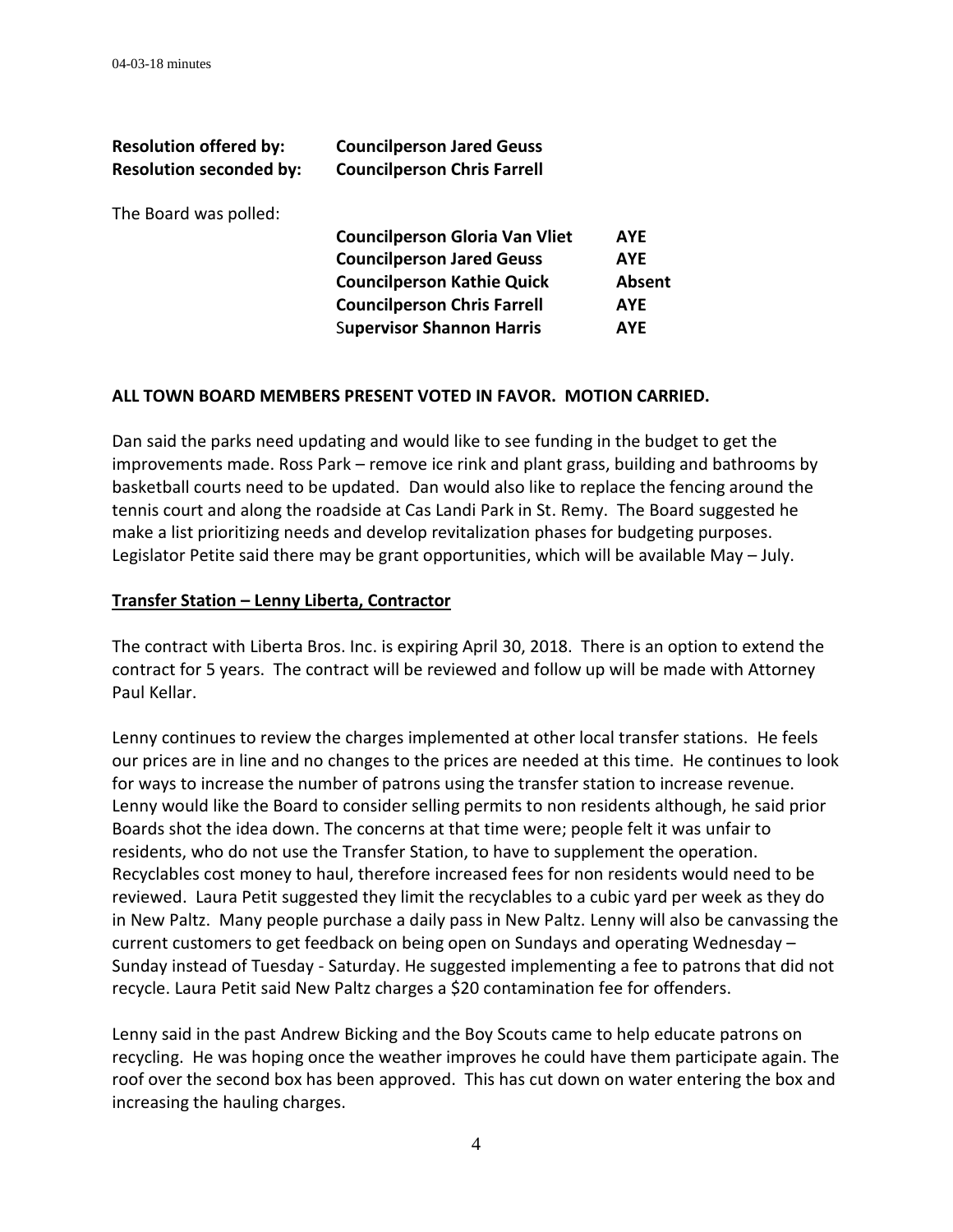Town Clerk, Holly Netter, has been working on getting internet at the Transfer Station and equipment to improve the credit card sales process. She anticipates it will be complete by the end of the week.

Lenny also would like to purchase a movable sign for \$80 to promote the Transfer Station.

#### **NEW BUSINESS**:

#### **Hudson River Drinking Water Inter-Municipal Council Memorandum of Agreement**

The seven (7) municipalities have been meeting throughout 2017 into 2018 and formulated the resulting Agreement to form an Inter-Municipal Council to explore mutually beneficial ways of sharing information and resources to protect and improve water quality in the Hudson River Estuary and its tributaries. The Council will meet on May 24th to approve the signing of the Hudson River Drinking Water Inter-Municipal Council Memorandum of Agreement to continue the partnership with the seven municipalities in order to protect, conserve, and enhance the quality of drinking water from the Hudson River. The Town of Esopus had a public workshop on March 5, 2018 where details of the MOA, how it came about and intentions to join were discussed in detail. Participants supported the initiative. There is no cost to the Town to join.

# **TOWN OF ESOPUS RESOLUTION AUTHORIZING SUPERVISOR TO EXECUTE AN INTER-MUNICIPAL AGREEMENT**

**BE IT RESOLVED**, by the Town Board of the Town of Esopus, in the County of Ulster, State of New York does hereby authorize the Supervisor to execute an Inter-Municipal Agreement regarding the participation by the Town of Esopus in the Hudson River Drinking Water Inter-Municipal Council, in substantially the form annexed, and

**THEREFORE, BE IT RESOLVED,** that the execution of said Inter-Municipal Agreement is part of the ongoing administration of the Town's affairs requiring no SEQRA review.

| <b>OFFERED BY:</b>  | <b>COUNCILPERSON CHRIS FARRELL</b> |
|---------------------|------------------------------------|
| <b>SECONDED BY:</b> | COUNCILPERSON GLORIA VAN VLIET.    |

The Board was polled:

| <b>Councilperson Gloria Van Vliet</b> | <b>AYE</b>    |
|---------------------------------------|---------------|
| <b>Councilperson Jared Geuss</b>      | <b>AYE</b>    |
| <b>Councilperson Kathie Quick</b>     | <b>Absent</b> |
| <b>Councilperson Chris Farrell</b>    | <b>AYE</b>    |
| <b>Supervisor Shannon Harris</b>      | AYE           |

**ALL MEMBERS PRESENT WERE IN FAVOR. MOTION CARRIED.**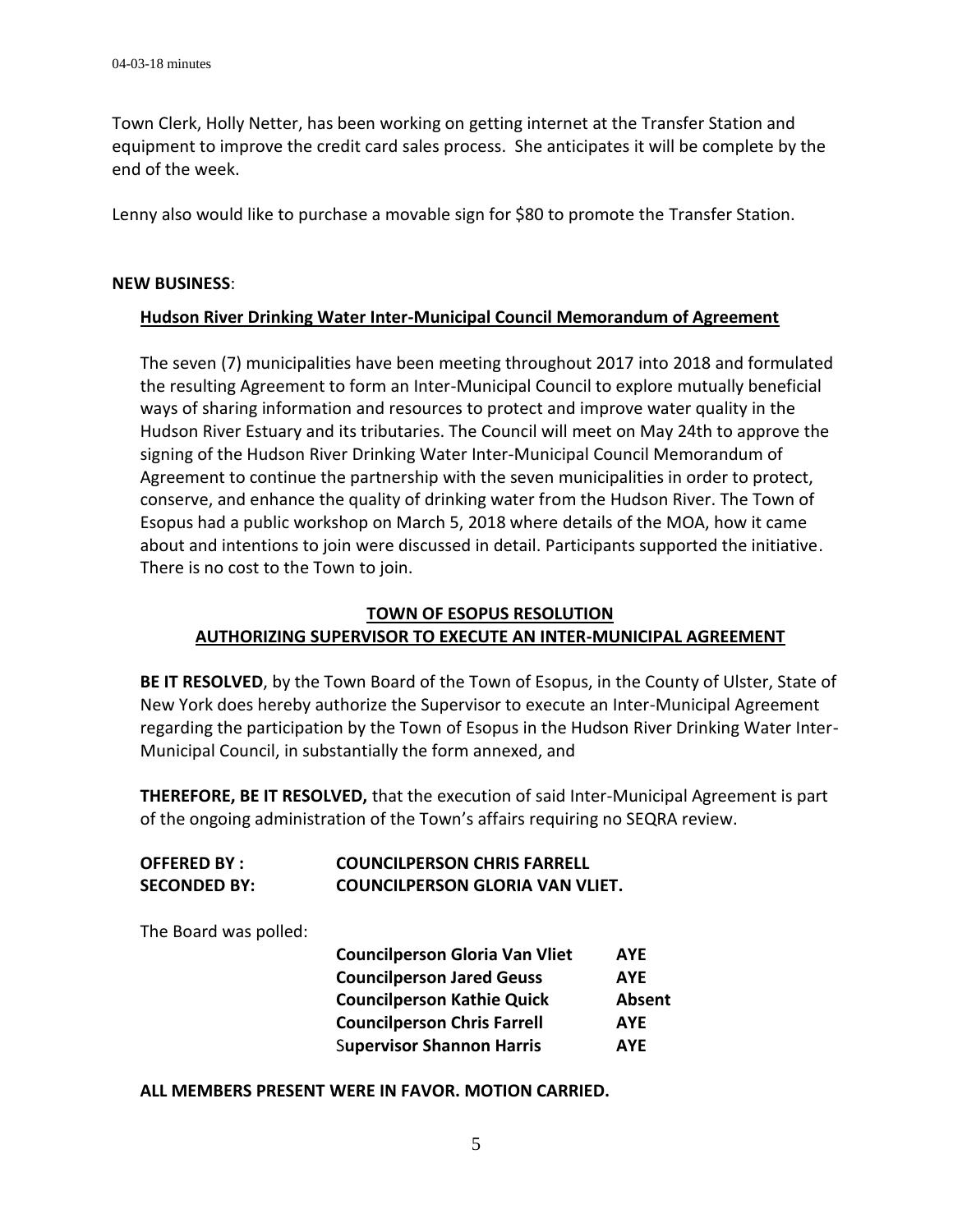#### **BQ Energy Solar Lease Real Property Public Referendum**

The Board previously approved BQ aka West Shore Solar to lease Town property above the old landfill at the Transfer Station to expand the solar array. The agreement included a \$10,000 fee paid by BQ to the Town upon execution of the agreement with an additional sum of \$10,000 on the first and second anniversary of the execution of the agreement. When completed, the lease rate of \$26,500 per year with an increase of 2% from the effective date of the lease will be paid to the Town for use of the property to develop a 2-megawatt solar field that will generate enough energy to provide savings to Vassar College and residents of the Town. As a next step in the sequence of fulfilling the Town's obligation per the agreement, the Town's attorney, Paul Kellar, instructed that leasing Town property requires a Public Referendum.

# **TOWN OF ESOPUS RESOLUTION AUTHORIZING THE TOWN OF ESOPUS TO ENTER INTO AN OPTION TO LEASE REAL PROPERTY SUBJECT TO A PERMISSIVE REFERENDUM**

**BE IT RESOLVED**, by the Town Board of the Town of Esopus, in the County of Ulster, State of New York the following:

**WHERE AS**, the Town of Esopus owns certain real property situated at 70 West Shore Drive, West Park, New York containing approximately 35 acres of land more or less; and

**WHERE AS**, the Town Board for the Town of Esopus has determined that said real property which was formerly the Town of Esopus Landfill is not needed for municipal purposes; and

**WHERE AS**, West Shore Solar LLC wishes to enter into an Option Agreement to plan, finance, develop, design, build, own and operate a renewable energy storage generation and distribution system on said real property; and

**WHERE AS**, West Shore Solar has agreed to pay to the Town of Esopus the sum of \$10,000.00 upon executing the Option Agreement and additional sums of \$10,000.00 on the first and second anniversary of the execution of the Option Agreement and further that if West Shore Solar elects to exercise its option to lease said premises, it shall pay to the Town of Esopus the sum of \$26,500.00 per year during the first year of said lease.

**NOW, THEREFORE, BE IT RESOLVED**, that the Town of Esopus Town Board, at a regular session, thereof duly conveyed does hereby authorize and direct the Supervisor of the Town of Esopus to execute the Option to Lease Agreement for the aforesaid real property subject to a permissive referendum as permitted by law.

**Resolution offered by: Councilperson Gloria Van Vliet Seconded by: Councilperson Chris Farrell**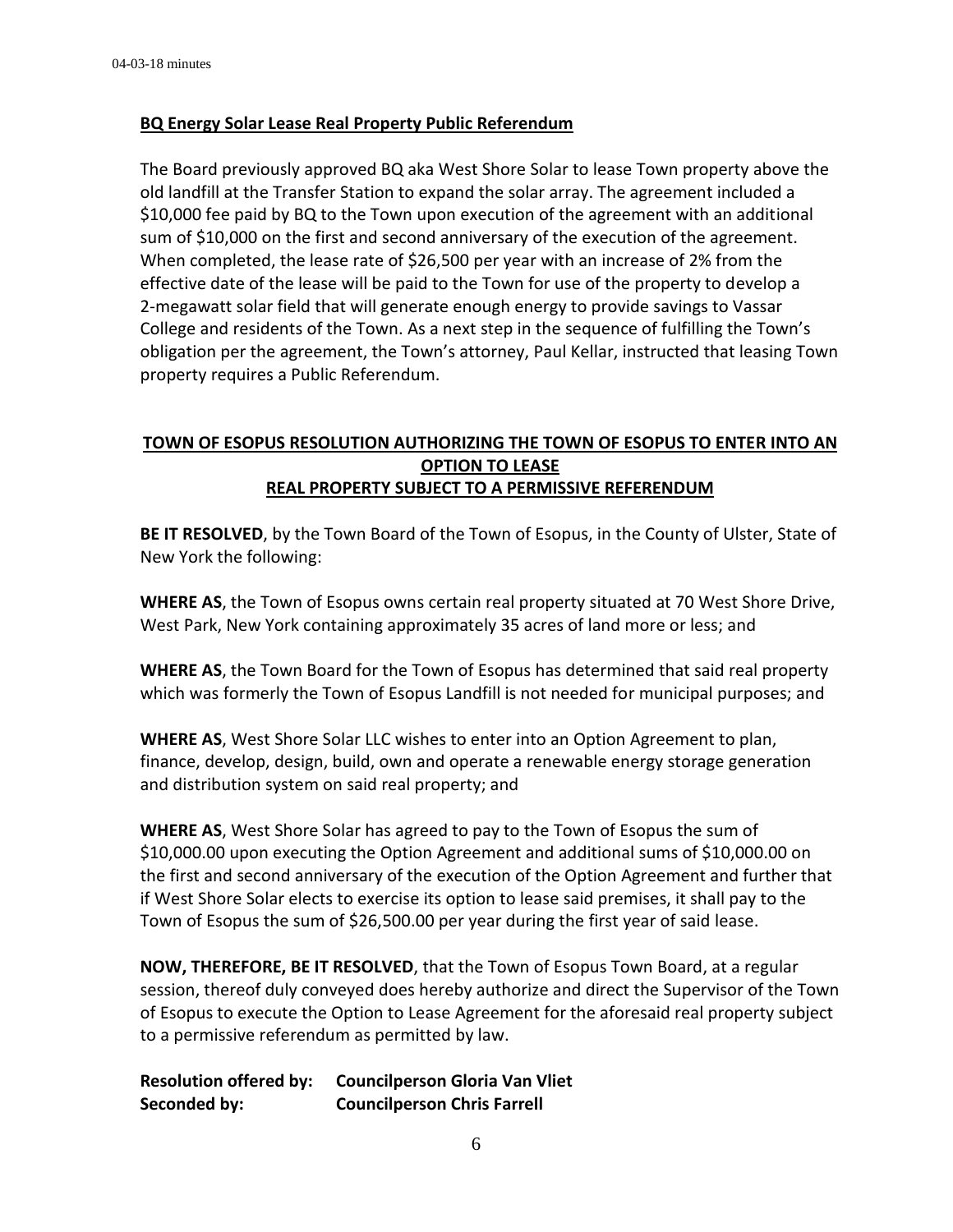The Board was polled:

| <b>Councilperson Gloria Van Vliet</b> | <b>AYE</b> |
|---------------------------------------|------------|
| <b>Councilperson Jared Geuss</b>      | <b>AYE</b> |
| <b>Councilperson Kathie Quick</b>     | Absent     |
| <b>Councilperson Chris Farrell</b>    | <b>AYE</b> |
| <b>Supervisor Shannon Harris</b>      | <b>AYE</b> |

## **ALL TOWN BOARD MEMBERS PRESENT VOTED IN FAVOR. MOTION CARRIED.**

## **Cablevision of Wappingers Falls, Inc., (Altice USA)**

The draft agreement was sent to the Town and discussed by the Board. We considered this agreement and met with Dan Ahouse at our last workshop meeting. Our attorney, Paul Kellar, reviewed the agreement and submitted a Letter of Recommended updates to the Town. This information was forwarded to Dan Ahouse, Senior Director, Government Affairs. A copy of the resulting redlined document is attached reflecting attorney Kellar's amends.

**A MOTION WAS MADE BY COUNCILPERSON JARED GUESS AND SECONDED BY SUPERVISOR HARRIS TO SET A PUBLIC HEARING DATE FOR THURSDAY, APRIL 19, 2018, 7PM**. Town Clerk Holly Netter will publicize the Notice of Public Hearing in the Daily Freeman.

## **Charter Communications, Albany, NY (Time Warner Cable aka Spectrum aka Northeast, LLC**)

The Charter Communications, Albany, NY (Time Warner Cable aka Spectrum aka Northeast, LLC) franchise agreement was originally introduced at the September 2017 Board Meeting. The draft agreement was received from Kevin Egan, Director of Government Affairs for Charter Communications, when Spectrum was introduced as replacing Time Warner Cable. On October 5<sup>th</sup> Supervisor McCord reached out to Tim Weidemann, Senior Economic Developer in the UC Executive's Office. Mr. Weidemann drafted comments and referred the Town to Carol McTague of the New York Public Service Commission for further review/instruction. A December 6, 2017 meeting was scheduled between Diane McCord, Wayne Freer, Brian Barnes of TV23 and Kevin Egan to discuss items to be included in NEW Contract.

Supervisor Harris forwarded the Draft Franchise Agreement received by the Town in September 2017 to attorney Paul Kellar for review. Supervisor Harris contacted Kevin Eagan to provide our attorney's recommendations and identified areas under consideration by the Town Board. These are: Potential to enact a franchise fee, equipment for public access channel and extending infrastructure to enable Wi-Fi access at the Transfer Station. It was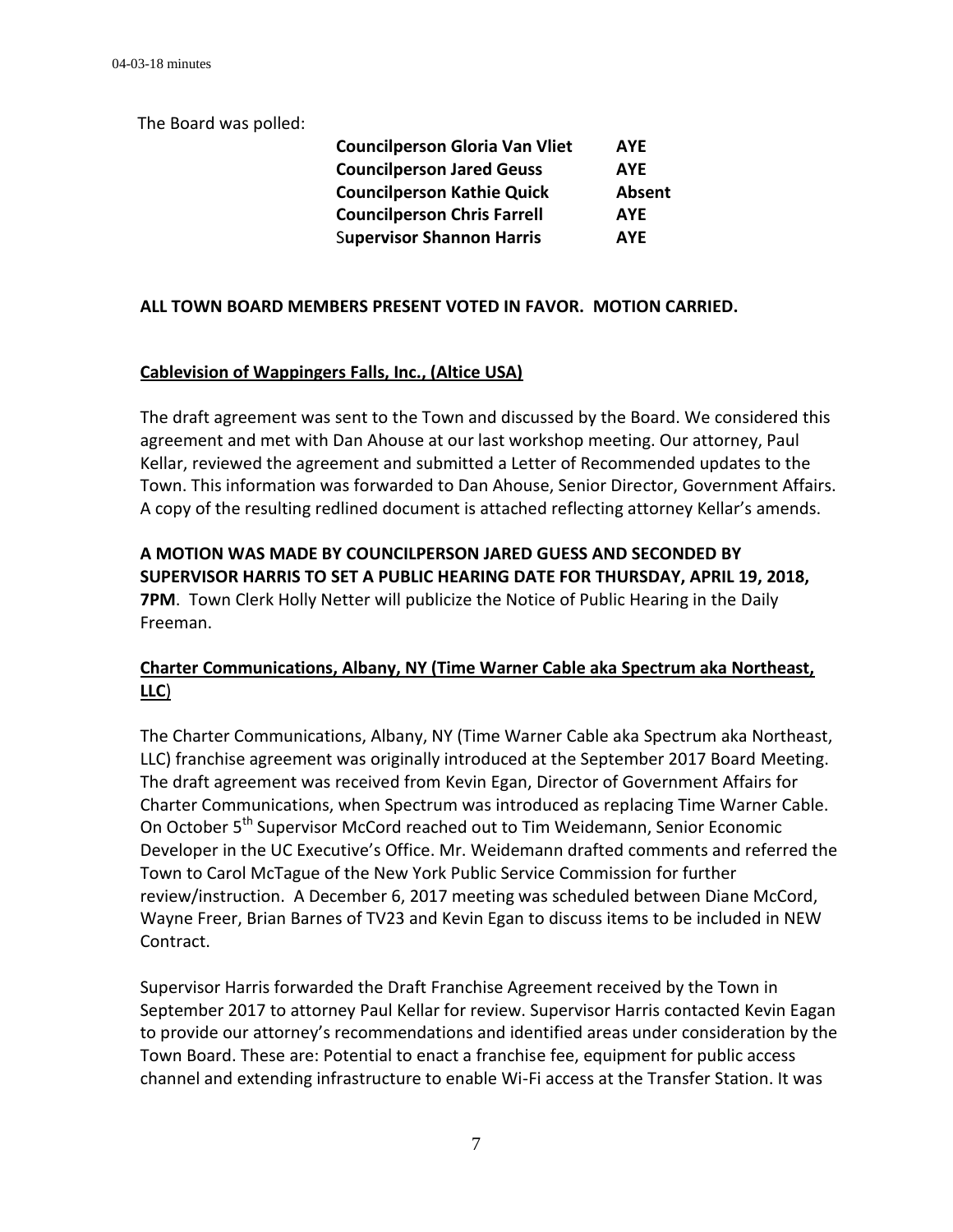noted that the Public Service Commission requires that all Franchises within the same municipality have similar agreements.

Considerations for franchise: There are 2,511 subscribers in Esopus. Subscribers pay on average \$60-80 per month for television cable. PSC guidelines are 0-5% fee. Surrounding municipalities carry a 2-3% franchise fee.

| Lower                                             | Higher                                            |
|---------------------------------------------------|---------------------------------------------------|
| 60 x 1.5% franchise -- .015 x 2511 = 1,506 (27k)  | 80 x 1.5% franchise -- .015 x 2511 = 3,013 (36k)  |
| 60 x 2% franchise -- 1.20 x 2511 = 3,013.20 (36k) | 80 x 2% franchise $-1.60$ x 2511 = 4,017.60 (48k) |
| 60 x 3% franchise $-1.80$ x 2511 = 4,519.80 (54k) | 80 x 3% franchise -- 2.40 x 2511 = 6,026.40 (72k) |

Brian Barnes, volunteer for the public access channel, said Hurley and Esopus were the only Towns who did not charge a franchise fee. Spectrum is promoting broadband for all by 2020. Their current contract reads service would be provided to homes 150 ft. off the road. Brian said there needs to be consistency throughout the County and he believed some towns have been extended to 300 ft. Councilperson Van Vliet said she had been against the franchise fee in the past because she felt it was a form of hidden tax. Councilperson Chris Farrell suggested we ask for a Franchise Fee not passed onto the consumer but paid by Spectrum to do business in the Town. Councilperson Geuss said they will keep Brian and Tim Wiedeman in the loop through this process. Brian provided the Board with a list of items needed for the public access service. Grant opportunities will be explored.

\*\* Once the contract has been negotiated and a final copy has been received, a public hearing will be set.

#### **Retainer with Roemer Wallens Gold & Mineaux LLP legal firm**

Given that the Town has a collective bargaining agreement with its Highway and Water and Sewer Departments, the need has arisen to establish a relationship between an attorney who specializes in the legalities of union contracts. There are a limited number of law firms with this specialty. Matthew Ryan of Roemer Wallens Gold and Mineaux LLP, who represented the Town in the most recent union contract negotiations, has been consulted. Attorney Matthew Ryan provided his legal opinion in a recent matter related to health insurance benefits entitled by retired Town employees. So that Mr. Ryan can be compensated for his professional services, it is recommended that the Town sign the limited scope retainer outlining agreed fee rates, billing and payment schedule, withdrawal policy and the records retention policies in relation to this matter.

**A MOTION WAS MADE BY COUNCILPERSON JARED GEUSS TO AUTHORIZE THE SUPERVISOR TO SIGN THE LIMITED RETAINER CONTRACT WITH ROEMER-WALLENS & MINEAUZ, LLP, MATTHEW RYAN, ESQ. TO DO BUSINESS ON AN HOURLY FEE ONLY BASIS REPRESENTING THE TOWN AT AN HOURLY RATE OF \$250.00 FOR PARTNER TIME AND \$190.00 FOR LEGAL ASSOCIATE TIME. THE RATE FOR PARTNER WILL BE INCREASING TO \$260.OO PER HOUR AND FOR AN ASSOCIATE TO \$200.00 EFFECTIVE JULY 1, 2018. HOURLY**